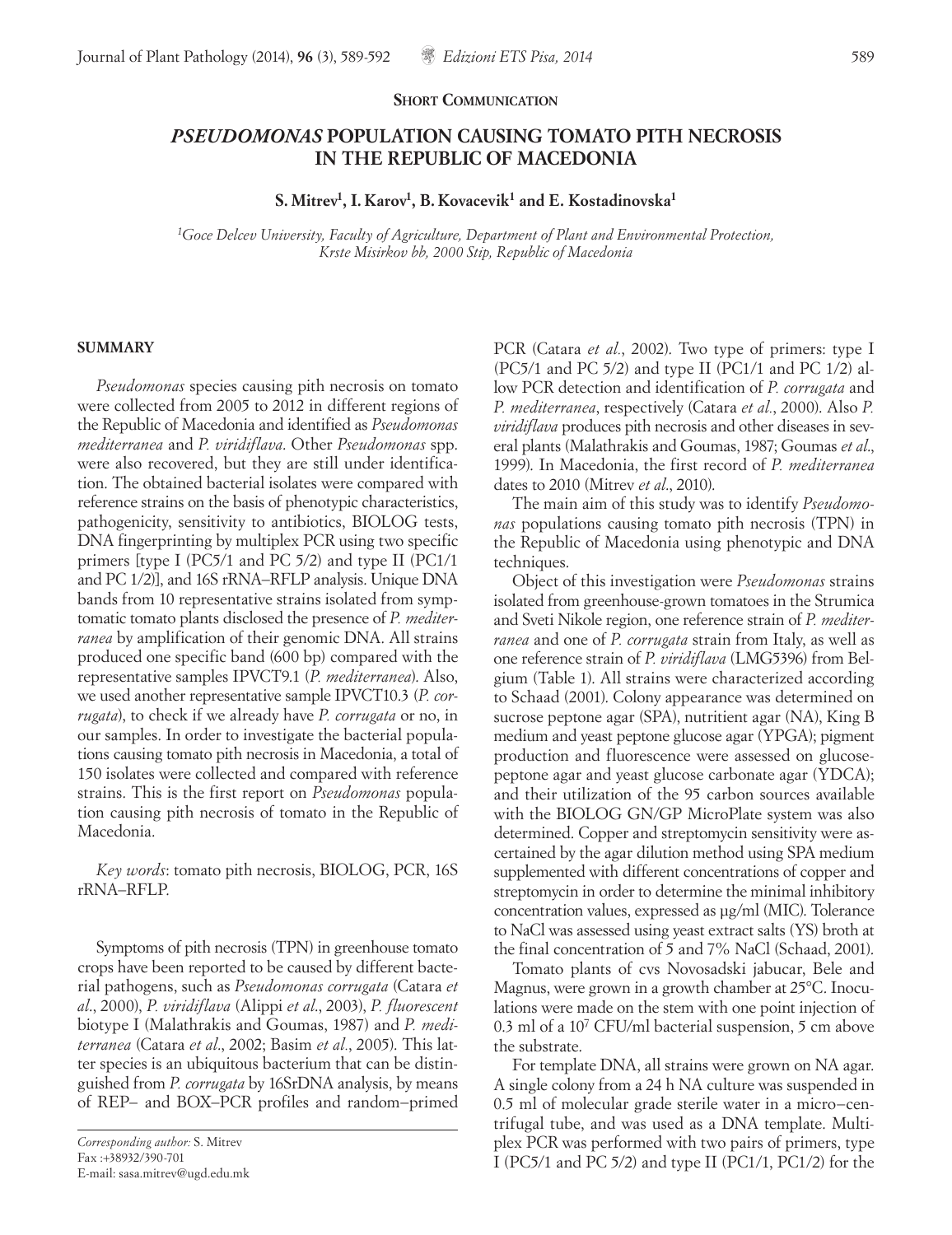| Species                     | Strain                        | Origin                            | Host          | Cultivar  | Year           | Source <sup>a</sup>     |
|-----------------------------|-------------------------------|-----------------------------------|---------------|-----------|----------------|-------------------------|
| Pseudomonas<br>mediterranea | P.m.1<br>P.m.2<br>P.m.3       | Prosenikovo<br>(Strumica)         | L. esculentum | Bele      | III. 2005-2012 | $\mathbf{1}$            |
| P. mediterranea             | P.m.4<br>P.m. 5<br>P.m. 6     | Monospitovo<br>(Strumica)         | L. esculentum | Bele      | V. 2006-2012   | $\mathbf{1}$            |
| P. mediterranea             | P.m. 7<br>P.m. 8              | Kuklis (Strumica)                 | L. esculentum | Magnus    | V. 2006-2012   | $\mathbf{1}$            |
| P. mediterranea             | P.m. 9<br>P.m. 10             | Piperovo (Strumica) L. esculentum |               | Magnus    | IV. 2005-2012  | $\mathbf{1}$            |
| P. viridiflava              | 3.1<br>3.2                    | Prosenikovo<br>(Strumica)         | L. esculentum | Bele      | III. 2005-2012 | $\overline{2}$          |
| P. viridiflava              | 3.3                           | Kuklis (Strumica)                 | L. esculentum | Magnus    | V. 2006-2012   | $\overline{2}$          |
| P. viridiflava              | 3.4<br>3.5                    | Piperovo (Strumica) L. esculentum |               | Magnus    | IV. 2005-2012  | $\overline{2}$          |
| Pseudomonas spp.            | IIPsp.1<br>IIPsp.2<br>IIPsp.3 | Erdjelija                         | L. esculentum | Pink Rape | IX. 2006-2012  | $\overline{\mathbf{3}}$ |
| Pseudomonas spp.            | IIPsp.4<br>IIPsp.5<br>IIPsp.6 | Prosenikovo<br>(Strumica)         | L. esculentum | Bele      | III. 2005-2012 | $\overline{\mathbf{3}}$ |
| Pseudomonas spp.            | IIPsp.7<br>IIPsp.8            | Kuklis (Strumica)                 | L. esculentum | Magnus    | V. 2006-2012   | $\overline{\mathbf{3}}$ |
| Pseudomonas spp.            | IIPsp.9<br>IIPsp.10           | Piperovo (Strumica) L. esculentum |               | Magnus    | IV. 2005-2012  | $\overline{\mathbf{3}}$ |
| P.mediterranea              | IPVCT9.1                      | Italy                             | L. esculentum |           |                | $\overline{4}$          |
| P. corrugata                | IPVCT 10.3                    | Italy                             | L. esculentum |           |                | 5                       |
| P.viridiflava               | LMG 5396                      | Belgia                            | L. esculentum |           |                | 6                       |

a 1, 2, 3 isolates included in this study; 4, 5 IPVCT (Istituto di Pathologia Vegetale, Università degli Studi di Catania, Italy); 6, BCCMTM/LMG (Belgian Coordinated Collection of Microorganisms).

amplification of two specific PCR products (1100 or 600 bp). The PCR reaction was carried out in a final volume of  $25$  μl, containing 1.5 mM MgCl<sub>2</sub>, 2 mM of each dNTP, 10 nmol of each primer, 1.25 U Taq polymerase, and 1μl bacterial DNA (Catara *et al.*, 2000). The PCR program consisted of initial denaturation for 5 min at 94°C, followed by 30 cycles of 30 sec at 94°C, 1 min annealing at 62°C, elongation for 1.5 min at 72°C, followed by a final elongation step of 5 min at 72°C. PCR products were separated in 1% agarose gel in 0.5X TBE buffer. For RFLP analysis, we used three µl of PCR products, which were incubated overnight at 37ºC with restriction enzymes *Alu*I and *Hae*III and performed by 3% agarose gel electrophoresis.

The results disclosed the presence of several pseudomonads as causal agents of TPN, including *P. mediterranea*, *P. viridiflava* and unidentified *Pseudomonas* spp. From 2005 till 2012, pith necrosis symptoms were observed on tomatoes grown in plastic tunnels in the Strumica region, one of the major Macedonian districts for tomato and pepper cropping. The first symptoms appeared during fructification. Large oblong spots appeared on the leaves whose blades rolled upward. The pith of the stem was brown, but the vascular system was not (Fig. 1A). The fruits did

not show symptoms, but their quality and size and the yield were reduced. Infections up to 80% were observed in some polytunnels.

The colonies of the *P. mediterranea* isolates that were investigated had a rough surface and curly margins. On YDCA medium, colonies showed a dark green−blue not diffusible pigmentation in the center and creamy margins (Fig. 1B). All *Pseudomonas* strains produced a yellow diffusible pigment on NAS medium, but not on NA medium. The appearance of morphology mutants with smooth surface colonies was also observed during sub−culturing. All strains were Gram-negative and induced hypersensitive reaction in tobacco (Table 2).

The index of similarity with *P. corrugata* for isolates P.m. 1, P.m.5 and P.m. 7 was 0.593, and the index of difference was 5.84. The index of similarity for P.m. 2, P.m. 3 and P.m. 4 was 0.692 and the index of difference was 4.67. As to P.m. 6, P.m. 8, P.m. 9 and P.m. 10, they had an index of similarity of 0.600 and an index of difference of 5.67. Control IPVCT 10.3 showed an index of similarity of 0.833, and an index of difference of 0.250. For IPVCT 9.1 the index of similarity was 0.845 and the index of difference was 2.24. BIOLOG results for *P. viridiflava* yielded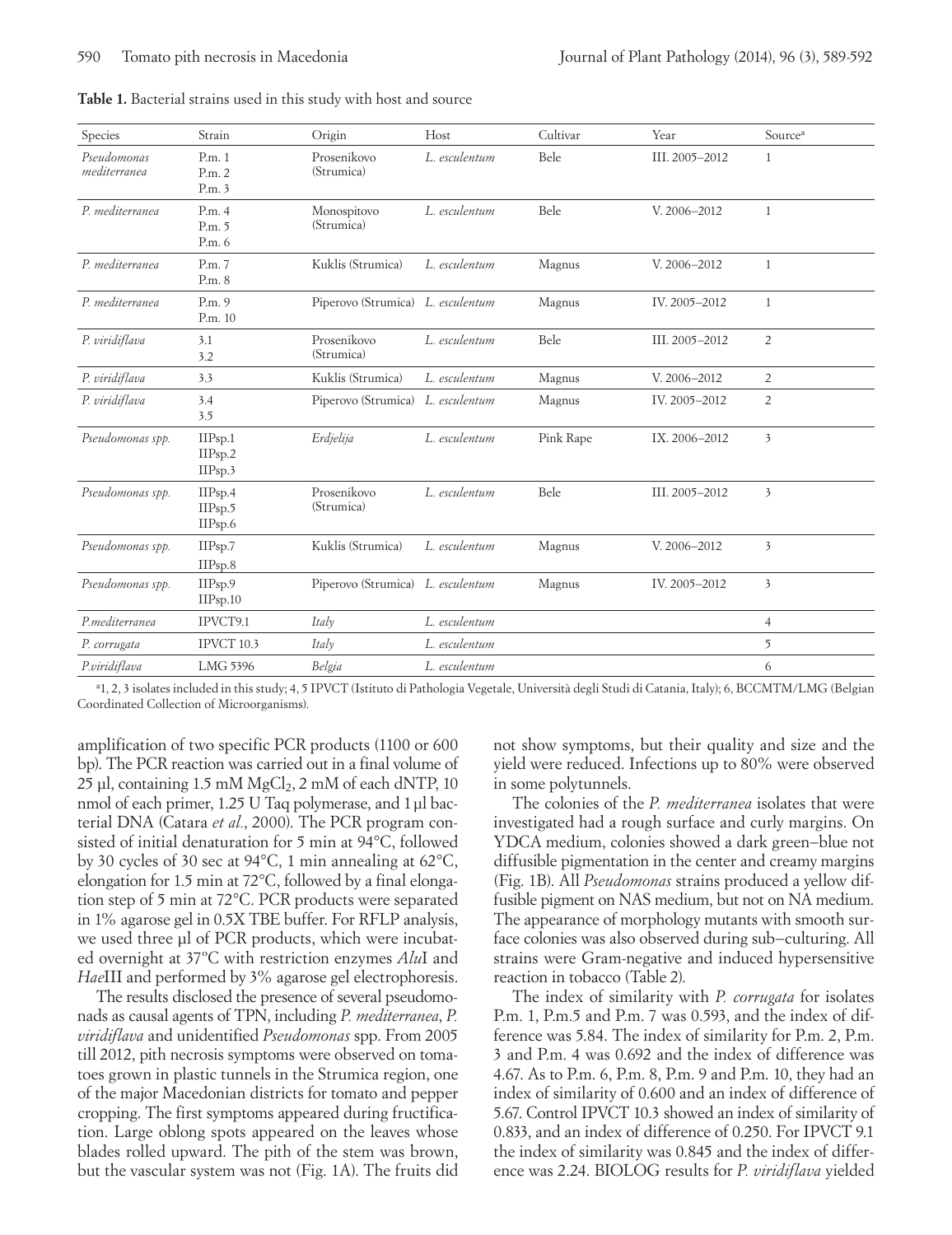|  |  | Table 2. Characters used to differentiate Pseudomonas species |  |
|--|--|---------------------------------------------------------------|--|
|  |  |                                                               |  |

|                       | P.m.                     | $\sim$<br>P.m.           | $\sim$<br>P.m.           | ↴<br>P.m.                | S<br>P.m.                | $\circ$<br>P.m.          | ∼<br>$_{\rm P.m.}$       | $\infty$<br>P.m.         | $\circ$<br>P.m.          | $\Box$<br>P.m.           | 3.1                            | 3.2                      | $\Pi\mathrm{Psp.1}$      | IIP <sub>sp.2</sub>              | $\rm{IPsp.3}$            | $\rm HPsp.4$             | IIP <sub>sp.5</sub>             | IIPsp.6                        | $\infty$<br>IPVCT        | LMG 5396                 | IPVCT 10.3               |
|-----------------------|--------------------------|--------------------------|--------------------------|--------------------------|--------------------------|--------------------------|--------------------------|--------------------------|--------------------------|--------------------------|--------------------------------|--------------------------|--------------------------|----------------------------------|--------------------------|--------------------------|---------------------------------|--------------------------------|--------------------------|--------------------------|--------------------------|
| Gram                  | $\qquad \qquad -$        | $\qquad \qquad -$        | $\qquad \qquad -$        | $\overline{\phantom{m}}$ | $\qquad \qquad -$        | $\overline{\phantom{m}}$ | $\overline{\phantom{a}}$ | $\overline{\phantom{m}}$ | $\overline{\phantom{m}}$ | $\overline{\phantom{m}}$ | $\overline{\phantom{a}}$       | $\overline{\phantom{m}}$ | $\overline{\phantom{m}}$ | $\qquad \qquad -$                | $\overline{\phantom{m}}$ | $\overline{\phantom{m}}$ | $\overline{\phantom{m}}$        | $\qquad \qquad -$              | $\qquad \qquad -$        | $\qquad \qquad -$        | $\overline{\phantom{m}}$ |
| Levan                 | $\overline{\phantom{m}}$ | $\qquad \qquad -$        | $\qquad \qquad -$        | $\qquad \qquad -$        | $\qquad \qquad -$        | $\overline{\phantom{m}}$ | $\qquad \qquad -$        | $\overline{\phantom{m}}$ | $\overline{\phantom{m}}$ | $\overline{\phantom{m}}$ | $\overline{\phantom{a}}$       | $\overline{\phantom{m}}$ | $\overline{\phantom{m}}$ | $\overline{\phantom{m}}$         | $\overline{\phantom{m}}$ | $\overline{\phantom{0}}$ | $\overline{\phantom{m}}$        | $\qquad \qquad -$              | $\qquad \qquad -$        | $\overline{\phantom{m}}$ | $\overline{\phantom{m}}$ |
| Oxidase               | $+$                      | $+$                      | $+$                      | $+$                      | $+$                      | $+$                      | $+$                      | $+$                      | $+$                      | $+$                      | $^{+}$                         | $+$                      | $+$                      | $+$                              | $+$                      | $+$                      | $+$                             | $+$                            | $^{+}$                   | $+$                      | $+$                      |
| <b>HR</b>             | $+$                      | $^{+}$                   | $+$                      | $+$                      | $+$                      | $+$                      | $+$                      | $+$                      | $+$                      | $+$                      | $+$                            | $^{+}$                   | $+$                      | $+$                              | $+$                      | $+$                      | $+$                             | $+$                            | $+$                      | $+$                      | $^{+}$                   |
| Fluorescense          | $\overline{\phantom{m}}$ | $\overline{\phantom{m}}$ | $\qquad \qquad -$        | $\overline{\phantom{m}}$ | $\overline{\phantom{m}}$ | $\overline{\phantom{m}}$ | $\overline{\phantom{m}}$ | $\overline{\phantom{m}}$ | $\overline{\phantom{m}}$ | $\overline{\phantom{m}}$ | $+$                            | $\! + \!\!\!\!$          | $\overline{\phantom{m}}$ | $\overline{\phantom{m}}$         | $\overline{\phantom{m}}$ | $\overline{\phantom{m}}$ | $\overline{\phantom{m}}$        | $\overline{\phantom{0}}$       | $\overline{\phantom{m}}$ | $^{+}$                   | $\overline{\phantom{m}}$ |
| Pectolitic activity   | $\overline{\phantom{m}}$ | $\overline{\phantom{0}}$ | $\qquad \qquad =$        | $\qquad \qquad -$        | $\qquad \qquad$          | $\qquad \qquad$          | $\overline{\phantom{0}}$ | $\qquad \qquad -$        | $\overline{\phantom{0}}$ | $\overline{\phantom{0}}$ | $^{+}$                         | $+$                      | $\overline{\phantom{0}}$ | $\qquad \qquad -$                | $\overline{\phantom{0}}$ | $\qquad \qquad -$        | $\overline{\phantom{m}}$        | $\qquad \qquad -$              | $\qquad \qquad$          | $^{+}$                   | -                        |
| Arginine              | $+$                      | $+$                      | $+$                      | $+$                      | $^{+}$                   | $+$                      | $+$                      | $+$                      | $^{+}$                   | $+$                      | $\overline{\phantom{0}}$       | $\overline{\phantom{m}}$ | $\overline{\phantom{m}}$ | $\overline{\phantom{m}}$         | $\overline{\phantom{m}}$ | $\overline{\phantom{m}}$ | $\overline{\phantom{m}}$        | $\qquad \qquad -$              | $^{+}$                   | $\overline{\phantom{0}}$ | $\qquad \qquad -$        |
| Catalase              | $+$                      | $+$                      | $+$                      | $+$                      | $^{+}$                   | $+$                      | $+$                      | $+$                      | $+$                      | $+$                      | $+$                            | $+$                      | $+$                      | $+$                              | $+$                      | $+$                      | $+$                             | $+$                            | $^{+}$                   | $+$                      | $^{+}$                   |
| $O/F$ test            | $+/-$                    | $+/-$                    | $+/-$                    | $+/-$                    | $+/-$                    | $+/-$                    | $+/-$                    | $+/-$                    | $+/-$                    | $+/-$                    | $+/-$                          | $+/-$                    | $+/-$                    | $+/-$                            | $+/-$                    | $+/-$                    | $+/-$                           | $+/-$                          | $+/-$                    | $+/-$                    | $+/-$                    |
| Gelatine              | $+$                      | $+$                      | $+$                      | $+$                      | $+$                      | $+$                      | $+$                      | $+$                      | $+$                      | $+$                      | $+$                            | $+$                      | $+$                      | $+$                              | $+$                      | $+$                      | $+$                             | $+$                            | $+$                      | $+$                      | $^{+}$                   |
| Starch                | $+$                      | $+$                      | $+$                      | $+$                      | $+$                      | $+$                      | $+$                      | $+$                      | $+$                      | $+$                      | $^{+}$                         | $+$                      | $+$                      | $+$                              | $+$                      | $+$                      | $+$                             | $+$                            | $+$                      | $^{+}$                   | $\qquad \qquad -$        |
| 5% NaCl               | nd                       | nd                       | nd                       | $+$                      | $+$                      | $+$                      | nd                       | nd                       | nd                       | n d                      | $--$                           | $\qquad \qquad -$        | $\overline{\phantom{0}}$ | $\overbrace{\phantom{12322111}}$ | $\qquad \qquad -$        | $\overline{\phantom{m}}$ | $\qquad \qquad -$               | $\overline{\phantom{m}}$       | nd                       | $\overline{\phantom{m}}$ | $\qquad \qquad -$        |
| 7% NaCl               | $\overline{\phantom{m}}$ | $\overline{\phantom{m}}$ | $\qquad \qquad -$        | $\qquad \qquad -$        | $\qquad \qquad -$        | $\overline{\phantom{m}}$ | $\qquad \qquad -$        | $\overline{\phantom{m}}$ | $\overline{\phantom{0}}$ | $\overline{\phantom{m}}$ | $\qquad \qquad -$              | $\qquad \qquad -$        | $\overline{\phantom{0}}$ | $\overline{\phantom{m}}$         | $\overline{\phantom{m}}$ | $\overline{\phantom{m}}$ | $\hspace{0.1mm}-\hspace{0.1mm}$ | $\overline{\phantom{m}}$       | $\qquad \qquad -$        | $\overline{\phantom{m}}$ | $\qquad \qquad -$        |
| Nitrate reduction     | $+$                      | $+$                      | $^{+}$                   | $+$                      | $+$                      | $+$                      | $+$                      | $^{+}$                   | $^{+}$                   | $^{+}$                   | $\overline{\phantom{m}}$       | $\qquad \qquad -$        | $+$                      | $^{+}$                           | $^{+}$                   | $\! +$                   | $^{+}$                          | $^{+}$                         | $+$                      | $\overline{\phantom{m}}$ | $^{+}$                   |
| Aesculine             | $\equiv$                 |                          | $\overline{\phantom{0}}$ | ÷                        | $\overline{\phantom{0}}$ | $\equiv$                 |                          | $\overline{\phantom{0}}$ | $\overline{\phantom{0}}$ | $\qquad \qquad -$        | $^{+}$                         | $^{+}$                   | $\overline{\phantom{0}}$ | $\overline{\phantom{m}}$         | $\overline{\phantom{0}}$ | $\overline{\phantom{m}}$ | $\qquad \qquad -$               | $\overline{\phantom{m}}$       | $\overline{\phantom{0}}$ | $+$                      | $\overline{\phantom{0}}$ |
| Urease                | $+$                      | $^{+}$                   | $+$                      | $+$                      | $+$                      | $+$                      | $+$                      | $+$                      | $+$                      | $+$                      | $\qquad \qquad$                | $\overline{\phantom{m}}$ | $^{+}$                   | $+$                              | $^{+}$                   | $+$                      | $+$                             | $\overline{\phantom{m}}$       | $+$                      | $\overline{\phantom{m}}$ | $^{+}$                   |
| PHB                   | $+$                      | $+$                      | $+$                      | $+$                      | $+$                      | $+$                      | $+$                      | $+$                      | $+$                      | $+$                      | $\qquad \qquad \longleftarrow$ | $\overline{\phantom{m}}$ | $+$                      | $+$                              | $+$                      | $+$                      | $+$                             | $+$                            | $+$                      | $\overline{\phantom{m}}$ | $^{+}$                   |
| $4^{\circ}\mathrm{C}$ | $+$                      | $+$                      | $+$                      | $+$                      | $^{+}$                   | $+$                      | $+$                      | $+$                      | $+$                      | $+$                      | $+$                            | $+$                      | $^{+}$                   | $+$                              | $+$                      | $+$                      | $+$                             | $^{+}$                         | $+$                      | $^{+}$                   | $^{+}$                   |
| $37^{\circ}$ C        | $+$                      | $+$                      | $^{+}$                   | $+$                      | $+$                      | $+$                      | $+$                      | $+$                      | $^{+}$                   | $+$                      | $\overline{\phantom{m}}$       | $\overline{\phantom{m}}$ | $^{+}$                   | $^{+}$                           | $^{+}$                   | $\! +$                   | $+$                             | $^{+}$                         | $^{+}$                   | $\overline{\phantom{0}}$ | $\! +$                   |
| $41^{\circ}$ C        | $\qquad \qquad -$        | $\qquad \qquad -$        | $\qquad \qquad -$        | $\overline{\phantom{m}}$ | $\overline{\phantom{m}}$ | $\overline{\phantom{m}}$ |                          | $\overline{\phantom{m}}$ | -                        | $\overline{\phantom{m}}$ | $\overline{\phantom{m}}$       | $\overline{\phantom{m}}$ | $\overline{\phantom{a}}$ | $\overline{\phantom{m}}$         | $\overline{\phantom{m}}$ | $\overline{\phantom{m}}$ | $\overline{\phantom{m}}$        | $\qquad \qquad \longleftarrow$ | -                        | $\qquad \qquad -$        | $\overline{\phantom{0}}$ |
| meso-tartrate         | $+$                      | $+$                      | $+$                      | $^{+}$                   | $^{+}$                   | $+$                      | $^{+}$                   | $^{+}$                   | $^{+}$                   | $^{+}$                   | $^{+}$                         | $^{+}$                   | $+$                      | $+$                              | $+$                      | $+$                      | $^{+}$                          | $^{+}$                         | $^{+}$                   | $+$                      | $^{+}$                   |
| 2ketogluconate        | $+$                      | $+$                      | $+$                      | $+$                      | $^{+}$                   | $+$                      | $+$                      | $+$                      | $^{+}$                   | $+$                      | $+$                            | $+$                      | $+$                      | $+$                              | $+$                      | $+$                      | $+$                             | $+$                            | $^{+}$                   | $+$                      | $^{+}$                   |
| Histamine             | $+$                      | $+$                      | $^{+}$                   | $^{+}$                   | $^{+}$                   | $+$                      | $+$                      | $+$                      | $^{+}$                   | $^{+}$                   | $^{+}$                         | $+$                      | $+$                      | $+$                              | $+$                      | $+$                      | $+$                             | $+$                            | $^{+}$                   | $+$                      | $+$                      |

 $(+)$  – positive;  $(-)$  – negative;  $(nd)$  – not defined.



**Fig. 1.** A. Symptoms of tomato pith necrosis. B. Colony of *P. medditeranea* (isolate P.m. 1) on YGCA medium.

an index of similarity if 0.659, and an index of difference of 5.21. A copper concentration of 75 μg/ml suppressed the growth of Macedonian strains, while the control isolate IPVCT9.1 showed resistance at 100 μg/ml. Streptomycin was the most effective at the concentration of 20 μg/ml. All representative *P. mediterranea* strains and IPVCT9.1 showed low resistance to 5% NaCl while IPVCT 10.3 showed high resistance. None of the strains were resistant to 7% NaCl.

All *Pseudomonas* strains proved to be pathogenic to tomato plants inducing typical TPN symptoms, i.e. pith browning, brown lesions on the stem and production of adventitious roots in some inoculated plants. External and internal symptoms (pith necrosis) were recorded 45 days post inoculation. Negative control did not show any symptoms.

The results for copper and streptomycin sensitivity allow us to conclude that *P. mediterranea* is very sensitive to